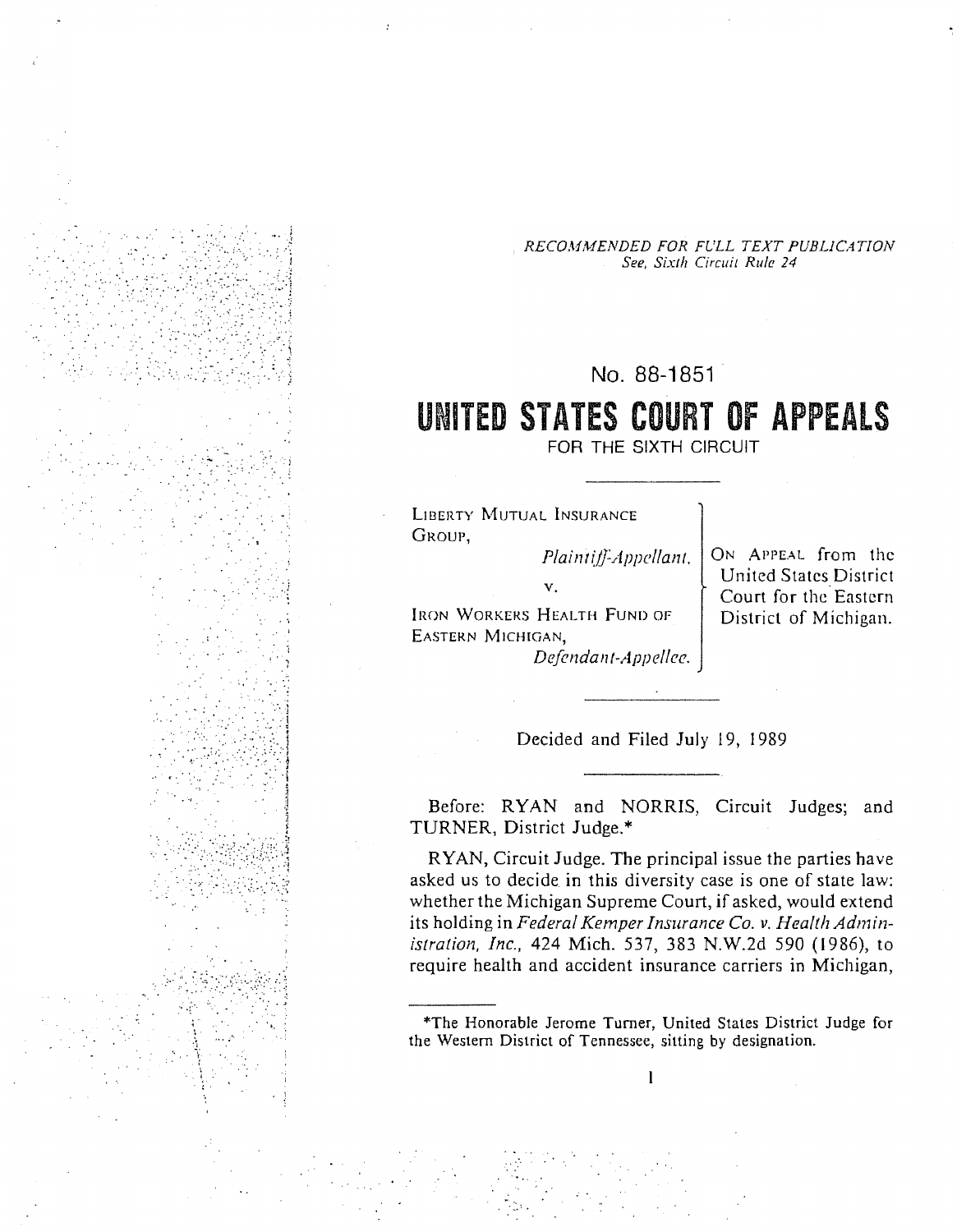70SSA

#### $\overline{2}$ Liberty Mutual v. Iron Workers No. 88-1851

including Employee Retirement Income Security Act benefit plans, to provide coverage for injuries suffered in automobile accidents whenever the insured has elected, pursuant to Mich. Comp. Laws  $\S$  500.3109a (1983), to coordinate his nofault coverage with his health and accident coverage.

We decline to reach this difficult question of state law one not yet addressed by the Michigan Supreme Court because we hold that, on the facts of this case, even if Michigan would mandate such a result, an application of the statute to a fund organized under the Employee Retirement Income Security Act of 1974 ("ERISA"), 29 U.S.C.A. § 1001 et seq. (1985), is preempted by federal law. We shall therefore affirm the summary judgment that was entered by the district court for the Iron Workers' Health Fund of Eastern Michigan.

 $\mathbf{I}$ .

Albert Gwitt suffered injuries and incurred medical expenses as the result of an automobile accident on November 29, 1986. At the time of the accident, Gwitt was insured by a Michigan No-Fault Automobile Insurance policy issued by appellant Liberty Mutual Insurance Company ("Liberty Mutual"). Gwitt was also insured through his labor union under a general health and medical plan issued by appellee Iron Workers Health Fund of Eastern Michigan ("the Fund"), and he had elected, as he was permitted to do under § 3109a, to coordinate his no-fault automobile coverage with the health and accident coverage provided by the Fund. The Fund is a fully self-insured employee welfare benefit plan as defined by  $\S 3(1)$  of ERISA, 29 U.S.C.A.  $\S 1002(1)$  (Supp. 1988). The Fund's health and accident policy specifically provides:

The following services and benefits are not covered by the Iron Workers' Health Fund of Eastern Michigan: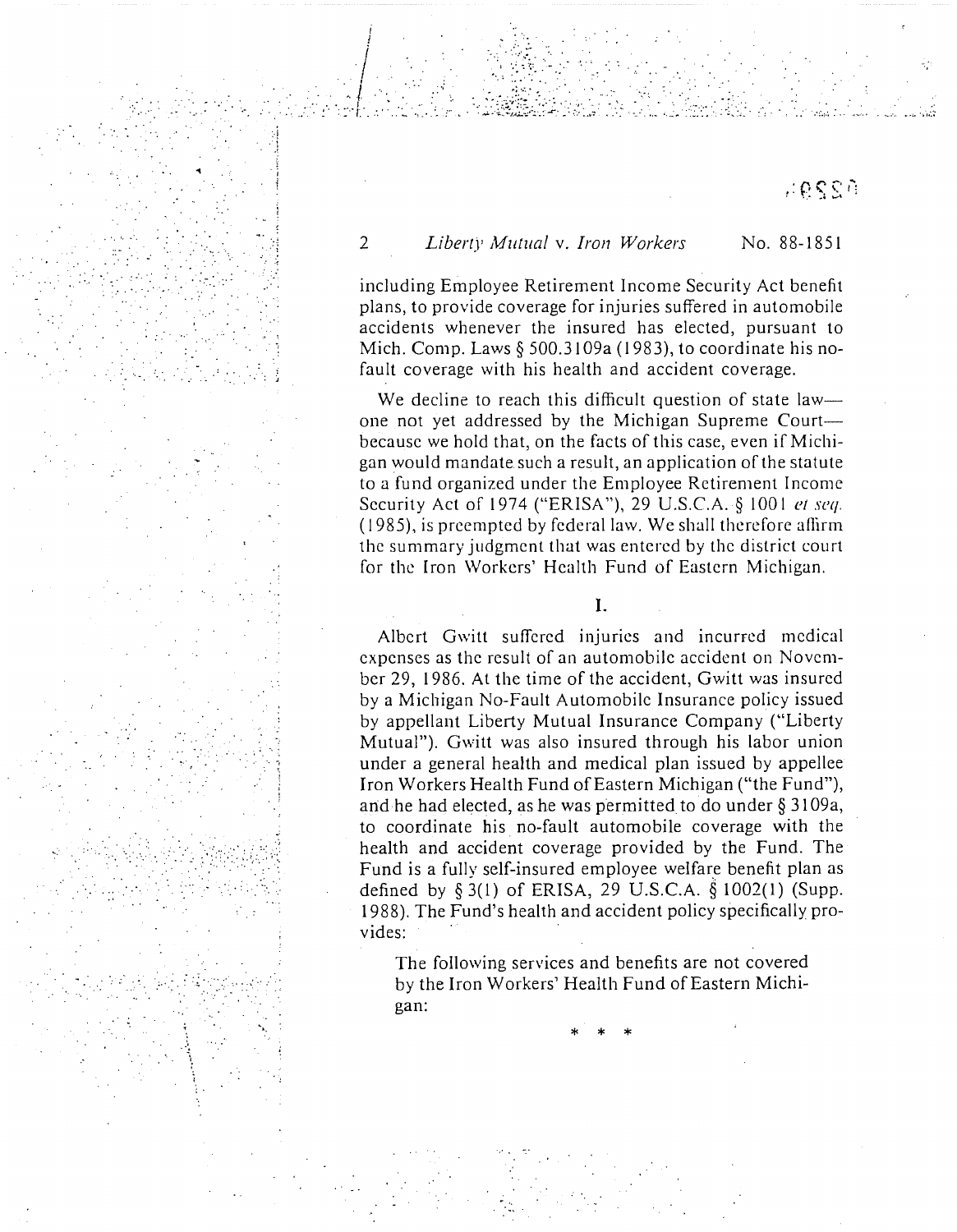## No. 88-1851

### Liberty Mutual v. Iron Workers

3

26. Medical, hospital, surgical or loss of time benefits resulting from an automobile accident.

Liberty Mutual, pursuant to the no-fault policy, paid all of the medical expenses incurred by Gwitt as a result of the automobile accident. However, it filed a complaint in the district court<sup>1</sup> against the Fund seeking reimbursement for all medical expenses paid on behalf of Gwitt as well as a declaration that the Fund is responsible for any future medical expenses incurred as a result of the November 29, 1986 accident. Both parties subsequently filed motions for summary judgment. Liberty Mutual contended that MCL § 500.3109a, as interpreted by the Michigan Supreme Court in Federal Kemper, required the court to disregard the Fund's exclusion. Section 3109a requires no-fault insurers to provide insureds with the option of coordinating their no-fault insurance with other health and accident coverage. In Federal Kemper, the Michigan Surpeme Court held that in cases where both the no-fault policy and health and accident policy have an "other insurance" clause which purports to place primary liability on the other insurer, primary liability will, nevertheless, fall on the health and accident carrier. 424 Mich. at 551, 383 N.W.2d at 596. The court based this holding upon its conclusion that the legislature enacted  $\S$  3109a in order to reduce the cost of auto insurance and to reduce the cost of health care insurance. Id. at 549-50, 383 N.W.2d at 595-96. Liberty Mutual argued that the same policy objectives require that the Fund's automobile accident exclusion clause be disregarded. The Fund responded that Federal Kemper and its progeny do not require health and accident carriers to assume the risk of liability resulting from automobile accidents when their policy specifically excludes such coverage. The Fund also argued that even if Federal Kemper does require that

<sup>&</sup>lt;sup>1</sup>The district court had jurisdiction to hear the case on the basis of diversity of citizenship. 28 U.S.C.A. § 1332(a) (Supp. 1989).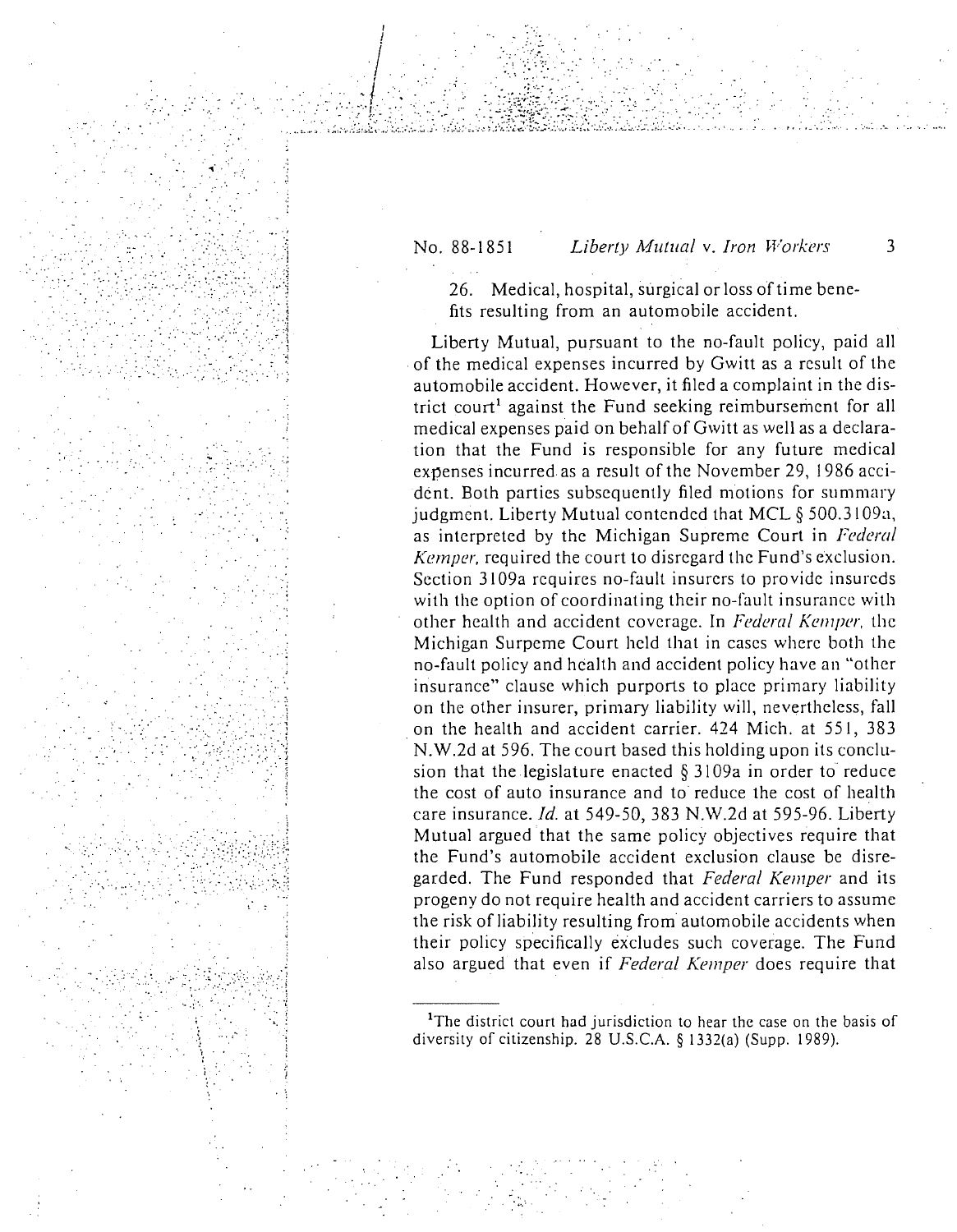## 4 *Liberty Mutual* v. *Iron Workers* No. 88-1851

 $\sim$  $\mathcal{F}_\mathbf{r} = \mathcal{F}_\mathbf{r} = \mathcal{F}_\mathbf{r}$ 

the exclusion clause be disregarded, such an application to the Fund is preempted by ERISA.

The district court concluded that § 3109a, as interpreted by *Federal Kemper,* does not apply to the case at bar because in that case, "there was no specific exclusion, no exclusion like we have here, and there is nothing in the law that I know of that says parties cannot specifically provide for exclusion of certain types of benefits .... " The court therefore entered an order granting summary judgment to the Fund. This appeal followed.

Assuming without deciding that the Michigan Supreme Court would extend its holding in *Federal Kemper* to require that health and accident insurance policies in Michigan must provide automobile accident coverage even when such coverage is specifically excluded, thus requiring this court to disregard the Fund's automobile accident exclusion clause in this case, we must determine whether ERISA preempts application of the law to the Fund.

' ... <sup>~</sup>

~· .

*·.:* ·.

 $\mathcal{H}^{\text{in}}_{\text{in}}$  :  $\mathcal{H}^{\text{in}}_{\text{out}}$ 

 $\mathcal{L}_{\mathcal{P}}(\mathcal{R}^{\mathcal{P}}_{\mathcal{P}})$  .

... ·.

.: " . •,, !

 $\cdot$  .  $\cdot$ 

":

... · .

 $\sim$   $\sim$   $\sim$  $\sim$ *··:·.··:* 

 $\mathcal{C} \rightarrow \mathcal{C} \rightarrow \mathcal{C}$ 

. ···.

Congress, in What the Supreme Court aptly observed is "perhaps ... not a model of legislative drafting," *Metropolitan Life Insurance Co. v. Massachusetts,* 471 U.S. 724, 739 (l 985), has adopted a three-step scheme for determining whether state law is preempted by ERISA. It begins with an extremely broad provision preempting "any and all State laws insofar as they may now or hereafter relate to any employee benefit plan" described in the act. .29 U.S.C.A. § 1144(a) (1985). "The phrase 'relate to' was given its broad common-sense meaning, such that a state law 'relate[s] to' a benefit plan 'in the normal sense of the phrase, if it has a connection \vith or reference to such a plan.'" *A1etropolitan Life,* 471 U.S. at 730 (quoting *Shaw v. Delta Airlines, Inc.,*  463 U.S. 85, 97 (1983)). However, Congress has narrowed the otherwise broad sweep of the preemption provision in

 $\mathcal{L}_{\mathcal{L}}$ 

<sup>&#</sup>x27;II.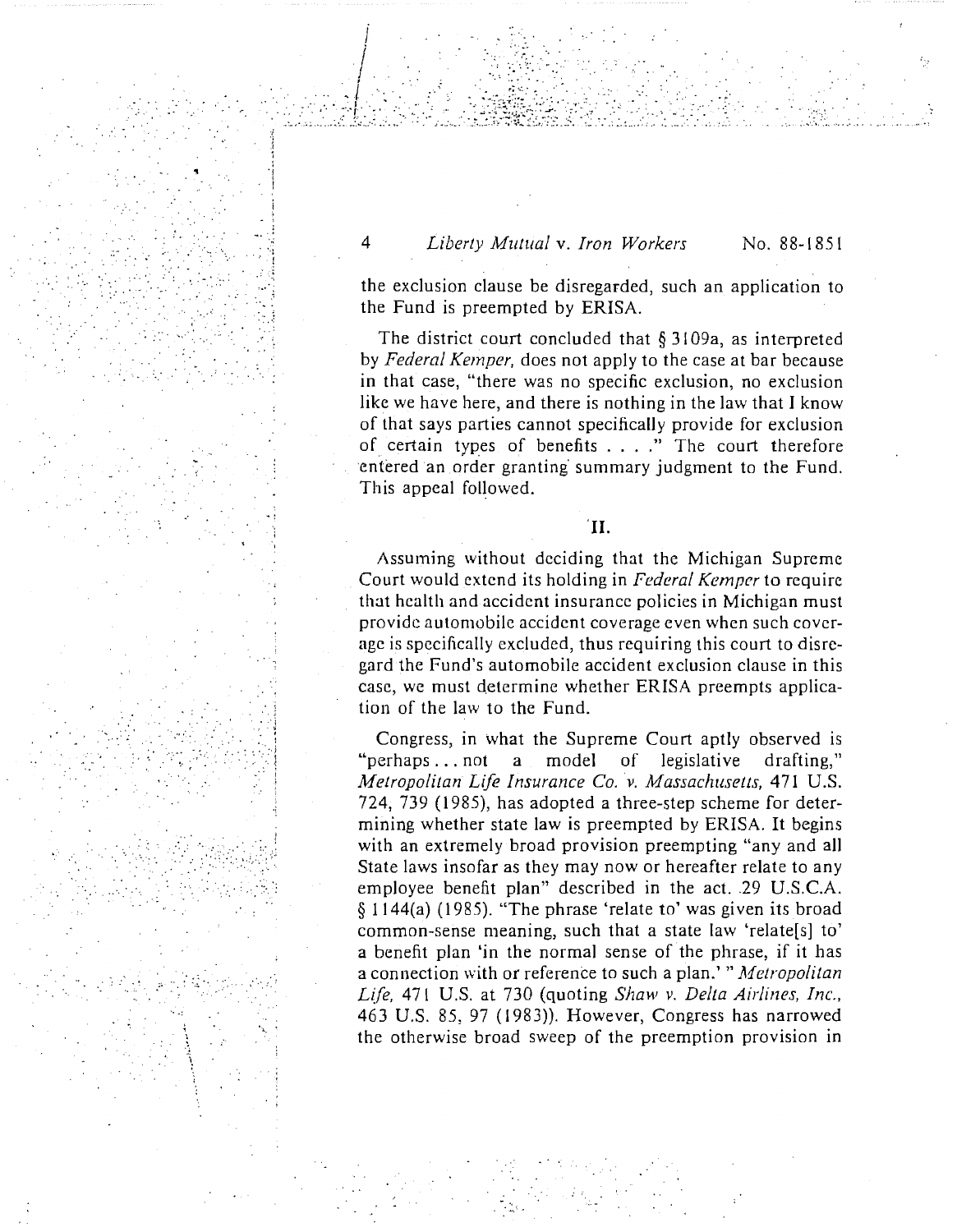#### No. 88-1851 Liberty Mutual v. Iron Workers

the second step of the scheme, the so-called "saving" clause. It provides:

Except as provided in subparagraph (B), nothing in this subchapter shall be construed to exempt or relieve any person from any law of any State which regulates insurance, banking, or securities.

29 U.S.C.A. § 1144(b)(2)(A) (1985). The "saving" clause, however, is then modified by a third step, the so-called "deemer" clause, which states:

Neither an employee benefit plan described in [the act]..., nor any trust established under such a plan, shall be deemed to be an insurance company or other insurer, bank, trust company, or investment company or to be engaged in the business of insurance or banking for purposes of any law of any State purporting to regulate insurance companies, insurance contracts, banks, trust companies, or investment companies.

#### 29 U.S.C.A. § 1144(b)(2)(B) (1985).

Thus, assigning to Congress' language the meaning the words used seem to connote, it appears that if a state law "relate[s] to" an ERISA benefit plan it is preempted; but if the state law "regulates insurance" it is not preempted. But an ERISA covered employee benefit plan that provides insurance coverage is "deemed" not to be an insurance company for purposes of state laws regulating insurance, and ERISA, therefore, preempts such state laws.

In Metropolitan Life, the Supreme Court addressed a Massachusetts statute which required general health policies to provide certain specified minimum mental health care benefits whether insurance carriers chose to provide such coverage or not. The carriers in that case were not employee benefit plans, but they provided group health policies, albeit without mental illness benefits, to various ERISA plans. Thus, the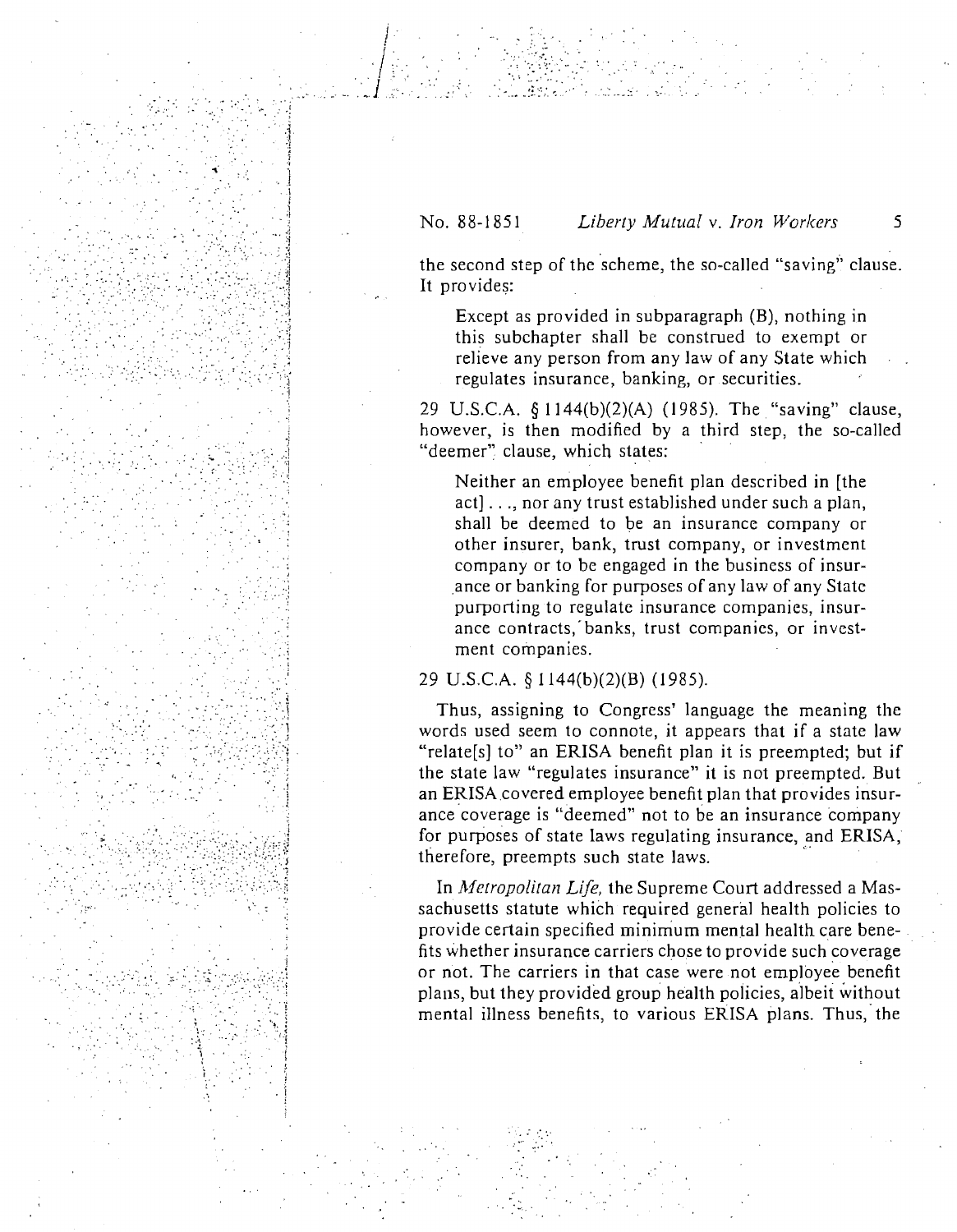#### 6 *Liberty Mutual* v. *Iron Workers* No. 88-1851

. ..

..  $\mathbb{R}^3$  $\mathbb{R}^n \times \mathbb{R}^n \times \mathbb{R}^n$ •·. ~ :. . . . .. . . ·:

.  $\mathcal{P}^{\mathcal{P}}_{\mathcal{P}}$  .  $\mathcal{P}^{\mathcal{P}}_{\mathcal{P}}$ 

 $\mathcal{L}^{\text{max}}$ 

·(

.. *:* -....

 $\ddotsc$ . ' '

 $\cdot$   $\cdot$   $\cdot$   $\cdot$ 

:., *,:·* 

.......

Court was presented with a situation in which a state insurance regulation indirectly affected an ERISA plan. The Court held that because the Massachusetts statute unquestionably "regulated insurance," it was protected by the "saving" clause and therefore not preempted. 471 U.S. at 740-47. Because the insurance companies before the Court were not themselves employee benefit plans, the Court had no occasion to interpret the "deemer" clause to determine whether it prevents states from imposing mandated-benefit laws on self-insured ERISA plans. Nevertheless, in dicta, the Court stated:

We are aware that our decision results in a distinction between insured and uninsured plans, leaving the former open to indirect regulation while the latter are not. By so doing, we merely give life to a distinction created by Congress in the "dcemcr clause," a distinction Congress is aware of and one that it has chosen not to alter.

*Id.* at 747. The clear implication of this dicta, then, is that mandated-benefit statutes, as applied to ERISA plans which are self-insuring, are preempted because the "deemer" clause prevents ERISA plans from being "deemed to be an insurance company or other insurer ... for the purpose of any law of any State purporting to regulate insurance companies, insurance contracts ....."

In spite of this dicta, this court has held in *Northern Group Services v. Auto-Owners Insurance Co.,* 833 F.2d 85, 90-95 (6th Cir. 1987), *cert. denied,* 100 L.Ed.2d 216 (1988), that § 3109(a), as interpreted in *Federal Kemper,* is riot preempted by ERISA. In *Northern Group Services,* the court addressed a challenge by several employee benefit plans seeking to have the§ 3109(a) coordination of benefits provision declared preempted by ERISA. It is important to recognize that the court was addressing the Michigan statute as it had then been interpreted by *Federal Kemper:* a requirement that "other

 $\mathcal{L}^{\bullet}$  .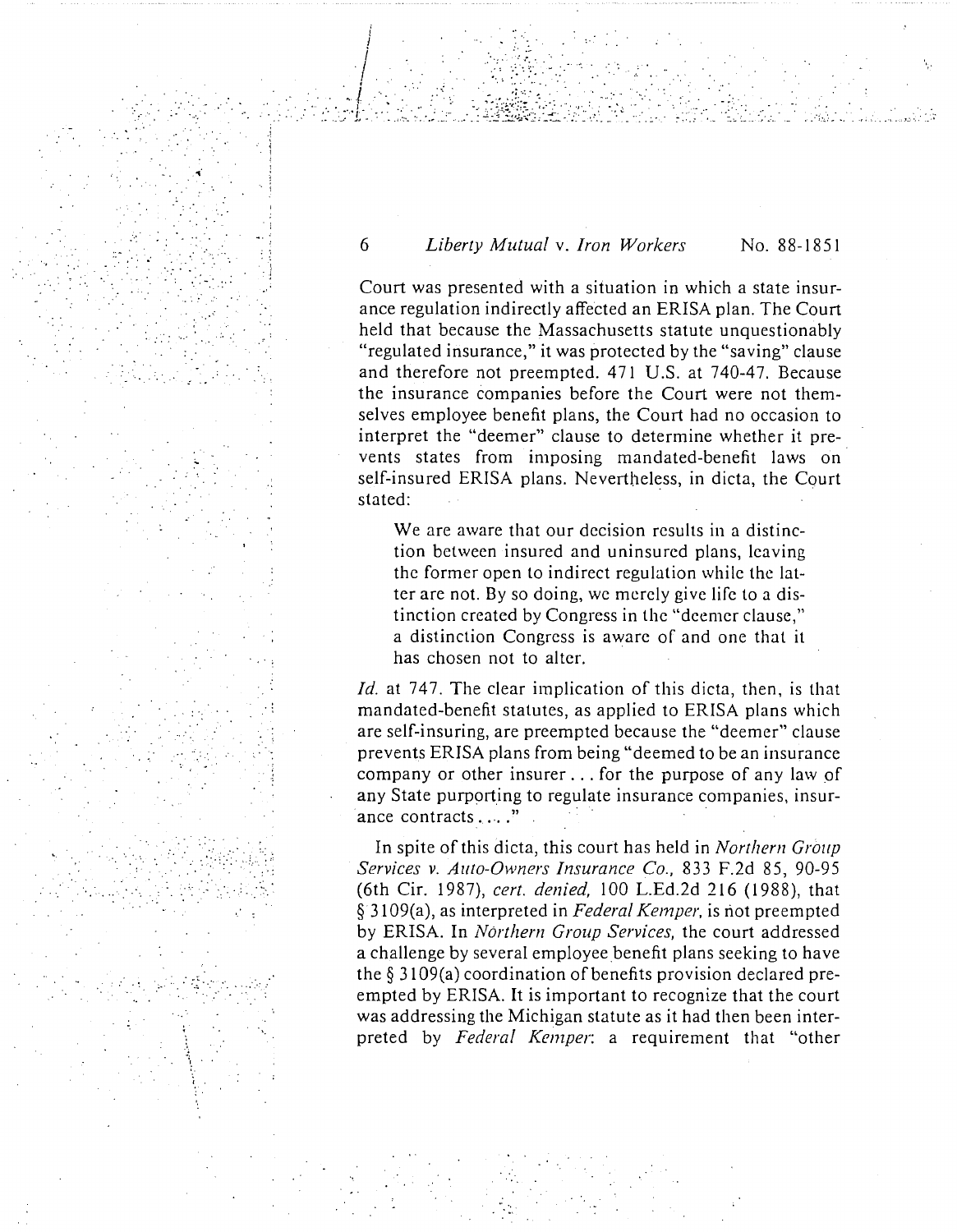#### No. 88-1851 Liberty Mutual v. Iron Workers  $\overline{7}$

insurance" clauses in health and accident policies, including those issued by employee benefit plans, must yield to similar clauses in no-fault policies. Thus, the court was not addressing a state law which affirmatively required employee benefit plans to provide coverage for injuries resulting from automobile accidents in spite of explicit language excluding such coverage in the ERISA policy. After concluding that § 3109a "clearly 'regulates insurance' within the meaning of the savings clause," 833 F.2d at 90, the court considered the question of whether the "deemer" clause required preemption of § 3109a as applied to ERISA plans. The court quoted the above-cited dicta from *Metropolitan Life* setting forth the distinction between insured and uninsured plans, but nevertheless concluded that self-insured plans are not "totally immune from traditional state insurance regulation," Id. at 91. The court noted that both the "saving" clause and the McCarran-Ferguson Act plainly manifested a policy in favor of preserving state regulation of insurance, *Id.* at 92. For this reason, the court said, the "deemer" clause should be read narrowly to preempt only those state laws which evince a "state purpose specifically to regulate the content of welfare benefits provided by ERISA ...." Id. at 93. In sum, the court held that "for the deemer clause to override the savings clause in a given case, there must be some ERISA interests in uniformity to outweigh the McCarran-Ferguson interests in state regulation of insurance." Id. at 95.

With respect to  $\S 3109a$ , "[n]either the principal purpose nor the main effect of the Michigan coordination of benefits law is to restrict the range of options left open to ERISA plans. The State legislature and its courts simply have decided that medical expenses resulting directly from an auto accident should be paid first by those who have specifically *insured the medical risk* in the form of health and hospitalization coverage rather than by the no-fault insurance liability carrier.... ERISA plans are treated no differently than other entities providing 'coverage.'" Id. at 93 (emphasis added).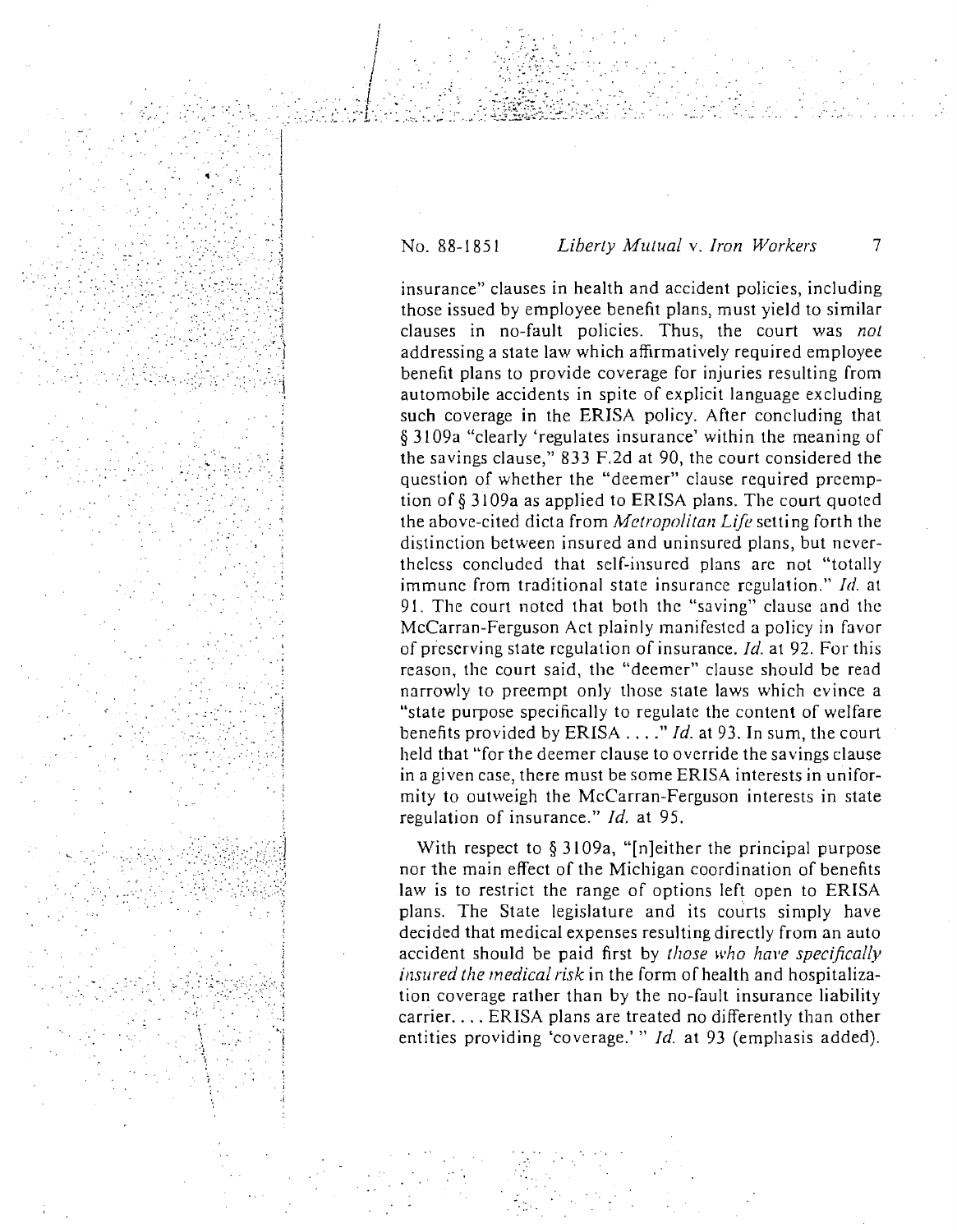·.·'

 $\mathbb{R}^3$  .

... 'i

 $\mathcal{L} \times \mathcal{L} \times \mathcal{L} \times \mathcal{L} \times \mathcal{L} \times \mathcal{L} \times \mathcal{L} \times \mathcal{L} \times \mathcal{L} \times \mathcal{L} \times \mathcal{L} \times \mathcal{L} \times \mathcal{L} \times \mathcal{L} \times \mathcal{L} \times \mathcal{L} \times \mathcal{L} \times \mathcal{L} \times \mathcal{L} \times \mathcal{L} \times \mathcal{L} \times \mathcal{L} \times \mathcal{L} \times \mathcal{L} \times \mathcal{L} \times \mathcal{L} \times \mathcal{L} \times \mathcal{$ 

··.;

:.· . . ~. ·. *:* .. *: .* .

# 8 *Liberty Mutual v. Iron Workers* No. 88-1851

. . . . . . .• .. ::~: ... ~.; ..... -~ ...

The court therefore concluded that the Michigan statute is not preempted by ERISA because it does not represent a state attempt to regulate the content of welfare benefits provided by employee benefit plans. *Id.* at 93-95 .

It would appear at first blush that *Northern Group Services*  requires us to hold in this case that § 3109a is not preempted by ERISA. However, such a ruling would ignore the very different effect of the application of  $\S 3109(a)$  to the "other insurance"' coverage provision contained in the benefit plan considered by the *Northern Group* panel and, under our assumption, its effect upon the exclusion of coverage language in the Fund plan before us. The *Northern Group Services* court was not interpreting a statute which requires ERISA plans to provide coverage for automobile accidents even where the plan's unambiguous language excludes such coverage. Section 3109a, as it had then been interpreted by *Federal Kemper,* did not regulate the content of welfare benefits provided by ERISA plans, but merely required plans which provide automobile accident coverage to assume primary liability when such coverage is also provided by a no-fault carrier. In this case, however, the state regulation in question, as we have assumed the Michigan courts would interpret it, is plainly a mandated-benefit statute of the type discussed in *Metropolitan Life.* It would require the ERISA plan to provide a benefit which would not otherwise be provided to employees: coverage for injuries incurred as the result of an automobile accident. The law would therefore fall within the narrow reading given the "deemer" clause by the court in *Northern Group Services.* 

In sum, even though § 3109a is the Michigan statute at issue in both *Northern Group Services* and in this case; the added gloss given the statute by our assumption that the Michigan courts would extend *Federal Kemper* to outright automobile accident exclusions requires us to reach a different answer to the question of whether ERISA preempts it.